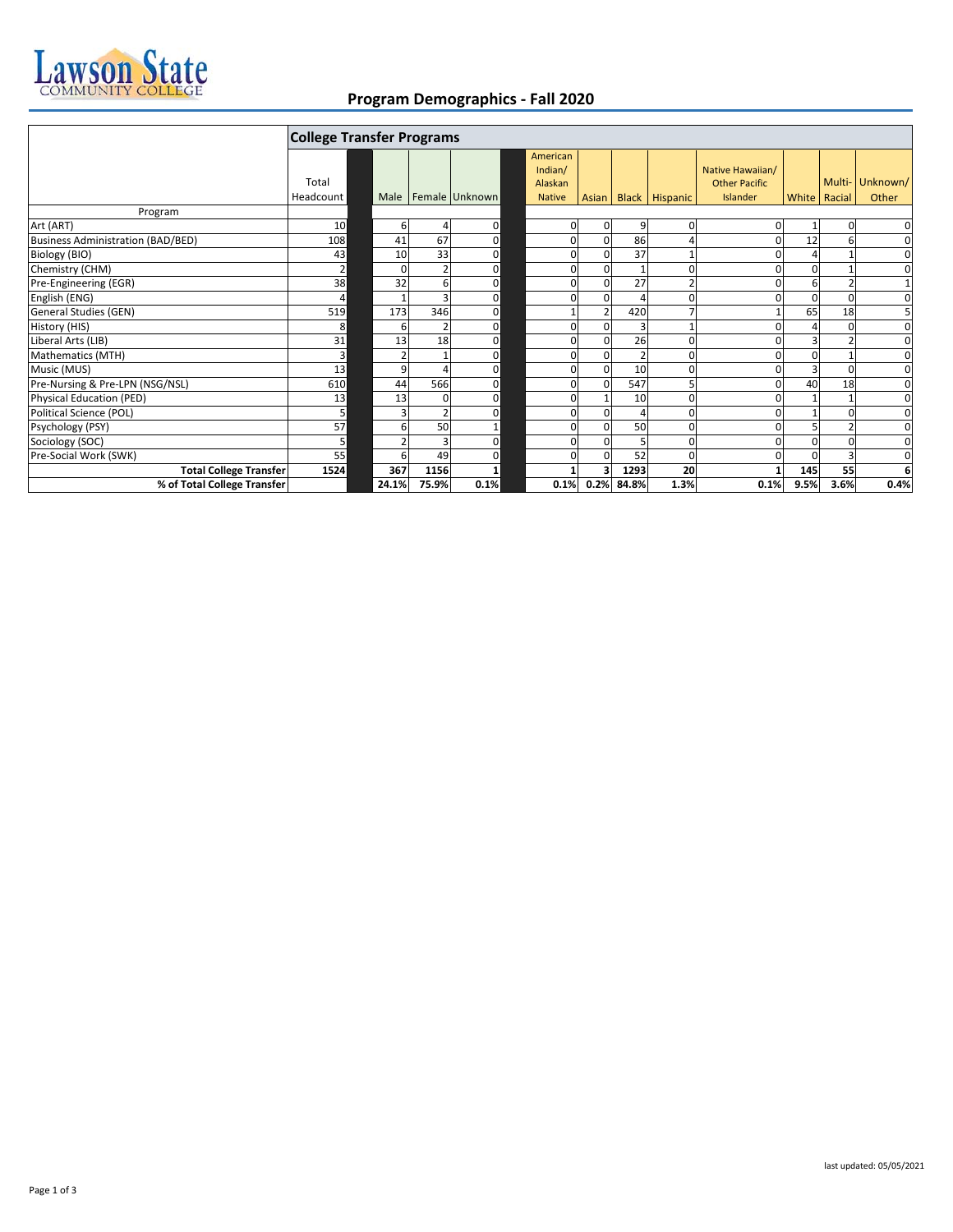

## **Program Demographics - Fall 2020**

|                                                  | <b>Career Technical Programs</b> |                          |                 |                  |  |                                                 |                         |                 |                |                                                      |                         |                |                          |
|--------------------------------------------------|----------------------------------|--------------------------|-----------------|------------------|--|-------------------------------------------------|-------------------------|-----------------|----------------|------------------------------------------------------|-------------------------|----------------|--------------------------|
|                                                  | Total<br>Headcount               | Male                     |                 | Female Unknown   |  | American<br>Indian/<br>Alaskan<br><b>Native</b> | Asian                   | <b>Black</b>    | Hispanic       | Native Hawaiian/<br><b>Other Pacific</b><br>Islander | White                   | Racial         | Multi- Unknown/<br>Other |
| Autobody Repair (ABR)                            | 17                               | 16                       |                 | 0                |  | $\mathbf 0$                                     | $\mathbf 0$             | 15              | $\mathbf 0$    | 0                                                    |                         |                | 0                        |
| Air Conditioning/Refrigeration (ACR)             | 67                               | 65                       | $\overline{2}$  | $\pmb{0}$        |  | $\overline{0}$                                  | $\mathbf{1}$            | 43              | $\mathbf 1$    | $\mathbf 0$                                          | 18                      | 3              | $\mathbf{1}$             |
| Accounting (ACT)                                 | 22                               | 5                        | 17              | $\mathbf 0$      |  | $\mathbf{0}$                                    | $\mathbf 0$             | $\overline{20}$ | $\mathbf 0$    | $\mathbf 0$                                          | $\mathbf{1}$            | $\mathbf{1}$   | $\mathbf 0$              |
| AOT Programs (AOT)                               | 11                               | 10                       | $\mathbf{1}$    | $\mathbf 0$      |  | $\mathbf{0}$                                    | $\mathbf{0}$            | $\overline{7}$  | $\mathbf 0$    | $\mathbf 0$                                          | $\overline{\mathbf{3}}$ | $\mathbf 0$    | $\mathbf{1}$             |
| Automotive Technology - GM ASEP (ASE)            | 20                               | 18                       | $\overline{2}$  | $\mathbf 0$      |  | $\pmb{0}$                                       | $\mathbf 0$             | $\mathbf 1$     | 5              | $\mathbf 0$                                          | 10                      | $\overline{4}$ | $\mathbf 0$              |
| Automotive Technology - Ford Asset (ASF)         | 19                               | 19                       | $\mathbf{0}$    | $\mathbf 0$      |  | $\mathbf 1$                                     | $\overline{0}$          | 3               | $\pmb{0}$      | $\mathbf 0$                                          | 13                      | $\overline{2}$ | 0                        |
| Automotive Technology - Mercedes (ASM)           | $\overline{7}$                   | 5                        | $\overline{2}$  | $\mathbf 0$      |  | $\mathbf 0$                                     | $\mathbf 0$             | 3               | $\mathbf 0$    | $\mathbf 0$                                          | $\overline{4}$          | $\mathbf 0$    | $\mathbf 0$              |
| Automotive Technology - Toyota T-Ten (AST)       | 22                               | 21                       | $\mathbf{1}$    | $\mathbf 0$      |  | $\mathbf 0$                                     | $\mathbf 0$             | $\overline{2}$  | $\overline{2}$ | 0                                                    | 12                      | 6              | $\mathbf 0$              |
| Automotive Mechanics (AUM)                       | 13                               | 12                       |                 | 0                |  | $\mathbf 0$                                     | $\mathbf 0$             | 8               | $\overline{2}$ | $\Omega$                                             | $\overline{2}$          | $\overline{1}$ | $\mathbf 0$              |
| Automated Manufacturing (AUT)                    | 27                               | 25                       |                 | 0                |  | $\mathbf 0$                                     | $\Omega$                | 13              | $\Omega$       | $\mathbf 0$                                          | 13                      |                | $\mathbf 0$              |
| Barbering (BAR)                                  | 16                               | 12                       | 4               | 0                |  | $\mathbf 0$                                     | $\mathbf 0$             | 15              | $\mathbf 0$    | 0                                                    | $\mathbf 0$             | $\overline{1}$ | $\mathbf 0$              |
| <b>Building Construction (BUC)</b>               | 11                               | 5                        | 6               | $\mathbf 0$      |  | $\overline{0}$                                  | $\mathbf{1}$            | 8               | $\pmb{0}$      | $\mathbf 0$                                          | $\mathbf{1}$            | $\mathbf{1}$   | $\mathbf 0$              |
| <b>Business Admin and Management (BUS)</b>       | 99                               | 45                       | 54              | $\mathbf 0$      |  | $\overline{0}$                                  | $\mathbf 0$             | 80              | $\mathbf 1$    | 0                                                    | 13                      | 5              | $\mathbf 0$              |
| Commercial Art (CAT)                             | 17                               | 9                        | 8               | $\mathbf 0$      |  | $\overline{0}$                                  | $\mathbf 0$             | 13              | $\mathbf 1$    | 0                                                    | $\mathbf{1}$            | $\overline{2}$ | $\mathbf 0$              |
| Commercial Food Services/Culinary Arts (CFS/CUA) | 38                               | 12                       | 26              | $\mathbf 0$      |  | $\mathbf 0$                                     | $\pmb{0}$               | 36              | $\mathbf 0$    | 0                                                    | $\mathbf{1}$            | $\overline{1}$ | $\mathbf 0$              |
| Child Development (CHD)                          | 60                               | $\overline{1}$           | 59              | $\pmb{0}$        |  | $\mathbf 0$                                     | $\mathbf 0$             | 58              | $\pmb{0}$      | $\mathbf 0$                                          | $\overline{2}$          | $\mathbf 0$    | $\mathbf 0$              |
| Computer Science-Bus Ed (CIB/CIM/CIS)            | 80                               | 60                       | $\overline{20}$ | $\mathbf 0$      |  | $\mathbf 1$                                     | $\overline{0}$          | 66              | $\mathbf 0$    | $\Omega$                                             | $\overline{8}$          | 5              | $\mathbf 0$              |
| Cosmetology (COS)                                | 28                               | $\Omega$                 | 28              | $\mathbf 0$      |  | $\mathbf 0$                                     | $\mathbf 0$             | 25              | $\mathbf 0$    | $\Omega$                                             | $\mathbf{1}$            | $\overline{2}$ | $\mathbf 0$              |
| Criminal Justice (CRJ)                           | 32                               | 8                        | 24              | $\pmb{0}$        |  | $\mathbf 0$                                     | $\mathbf{0}$            | 25              | 3              | $\Omega$                                             | $\overline{2}$          | $\overline{a}$ | $\mathbf 0$              |
| Dental Assisting (DAT)                           | 27                               | $\mathbf{1}$             | 26              | $\mathbf 0$      |  | $\mathbf 0$                                     | $\mathbf 0$             | 20              | $\mathbf 0$    | 0                                                    | $\overline{4}$          | 3              | $\mathbf 0$              |
| Drafting (DDT)                                   | 8                                | 5                        | $\overline{3}$  | $\mathbf 0$      |  | $\mathbf{0}$                                    | $\mathbf 0$             | 5               | $\mathbf 1$    | 0                                                    | $\mathbf{1}$            | $\mathbf{1}$   | $\mathbf 0$              |
| Diesel Mechanics (DEM)                           | 19                               | 18                       | $\mathbf{1}$    | $\mathbf 0$      |  | $\mathbf 0$                                     | $\mathbf 0$             | 11              | $\mathbf 0$    | 0                                                    | $\overline{7}$          | $\mathbf 0$    | $\mathbf{1}$             |
|                                                  | 13                               | $\overline{2}$           | 11              | $\pmb{0}$        |  | $\mathbf 0$                                     | $\overline{0}$          | 6               | $\Omega$       | 0                                                    | $\overline{7}$          | $\mathbf 0$    | $\mathbf 0$              |
| Diagnostic Medical Sonography (DMS)              | $\mathbf{1}$                     | $\overline{\phantom{0}}$ | $\Omega$        |                  |  | $\mathbf 0$                                     | $\mathbf 0$             | $\mathbf{1}$    | $\Omega$       | 0                                                    | $\mathbf 0$             | $\Omega$       | $\mathbf 0$              |
| Electronics (EET)                                | 13                               | 10                       |                 | $\mathbf 0$<br>0 |  | $\mathbf 0$                                     | $\Omega$                | 10              | $\Omega$       | 0                                                    | 3                       | $\Omega$       | $\Omega$                 |
| <b>Emergency Medical Services (EMS)</b>          |                                  |                          |                 |                  |  |                                                 |                         |                 |                |                                                      | $\mathbf{1}$            |                |                          |
| Geographic Information Systems (GIS)             | $\mathbf 1$                      | $\Omega$                 | 1               | 0                |  | $\mathbf 0$                                     | $\Omega$                | $\mathbf 0$     | $\Omega$       | 0                                                    |                         | $\Omega$       | $\Omega$                 |
| <b>Hospitality Services Management (HSM)</b>     | $\overline{4}$                   | 1                        | 3               | $\pmb{0}$        |  | $\mathbf 0$                                     | $\mathbf 0$             | $\overline{4}$  | $\mathbf 0$    | 0                                                    | $\mathbf 0$             | $\mathbf 0$    | $\mathbf 0$              |
| Industrial Electronics (ILT/ILE)                 | 35                               | 33                       |                 | 0                |  | $\mathbf 0$                                     | $\mathbf 0$             | 20              | $\mathbf{1}$   | 0                                                    | 12                      | $\overline{2}$ | $\mathbf 0$              |
| Industrial Maintenance (INT)                     | 5                                | 4                        | $\mathbf{1}$    | $\mathbf 0$      |  | $\overline{0}$                                  | $\mathbf 0$             | $\mathbf{1}$    | $\pmb{0}$      | 0                                                    | 3                       | $\overline{1}$ | $\mathbf 0$              |
| <b>Licensed Practical Nursing (LPN)</b>          | 47                               | 4                        | 43              | $\mathbf 0$      |  | $\mathbf 0$                                     | $\mathbf{1}$            | 32              | $\mathbf 0$    | $\mathbf 0$                                          | 12                      | $\overline{2}$ | $\mathbf 0$              |
| Legal Secretary (LSC)                            | $\overline{2}$                   | $\Omega$                 | $\overline{2}$  | $\mathbf 0$      |  | $\overline{0}$                                  | $\mathbf 0$             | $\overline{2}$  | $\pmb{0}$      | 0                                                    | $\mathbf 0$             | $\mathbf 0$    | $\mathbf 0$              |
| Medical Secretary (MDS)                          | 23                               | 1                        | 22              | $\mathbf 0$      |  | $\mathbf 0$                                     | $\overline{0}$          | 21              | $\mathbf 0$    | $\mathbf 0$                                          | $\overline{2}$          | $\Omega$       | $\mathbf 0$              |
| Management and Supervision (MST)                 | $\mathbf{1}$                     | 1                        | $\mathbf 0$     | $\mathbf 0$      |  | $\mathbf 0$                                     | $\mathbf{0}$            | 1               | $\mathbf 0$    | 0                                                    | $\mathbf 0$             | $\mathbf 0$    | $\mathbf 0$              |
| Machine Tool Technology (MTT)                    | 10                               | 8                        | $\overline{2}$  | $\mathbf 0$      |  | $\mathbf 0$                                     | $\mathbf{1}$            | $\overline{a}$  | $\mathbf{1}$   | $\Omega$                                             | 6                       | $\Omega$       | $\mathbf 0$              |
| <b>Nursing Assistant (NAS)</b>                   | 6                                | $\mathbf{1}$             | 5               | $\mathbf 0$      |  | $\overline{0}$                                  | $\mathbf 0$             | $\overline{4}$  | $\mathbf 0$    | $\mathbf 0$                                          | $\overline{2}$          | $\mathbf 0$    | $\mathbf 0$              |
| Nursing (NUR)                                    | 178                              | 20                       | 158             | $\mathbf 0$      |  | $\overline{0}$                                  | $\overline{\mathbf{3}}$ | 137             | $\mathbf{1}$   | 0                                                    | 26                      | 11             | $\mathbf 0$              |
| Office Administration (OAD)                      | 8                                | $\mathbf 0$              | 8               | $\mathbf 0$      |  | $\overline{0}$                                  | $\mathbf 0$             | $\overline{7}$  | $\pmb{0}$      | $\mathbf 0$                                          | $\mathbf 0$             | $\mathbf{1}$   | $\mathbf 0$              |
| Pharmacy Technician (PHM)                        | 3                                | $\mathbf 0$              | 3               | $\mathbf 0$      |  | $\mathbf 0$                                     | $\mathbf{0}$            | $\overline{a}$  | $\mathbf 0$    | $\mathbf 0$                                          | $\mathbf 0$             | $\overline{1}$ | $\mathbf 0$              |
| Plumbing (PLB)                                   | 13                               | 12                       | $\mathbf{1}$    | $\mathbf 0$      |  | $\mathbf 0$                                     | $\mathbf{0}$            | $\overline{7}$  | $\mathbf 0$    | 0                                                    | $\overline{5}$          | $\overline{1}$ | $\mathbf 0$              |
| Robotics (ROB)                                   | 3                                | 3                        | $\Omega$        | $\mathbf 0$      |  | $\mathbf 0$                                     | $\Omega$                | 3               | $\Omega$       | $\Omega$                                             | $\mathbf 0$             | $\Omega$       | $\Omega$                 |
| Radio/TV Broadcasting (RTV)                      | 12                               | 8                        | 4               | $\mathbf 0$      |  | $\Omega$                                        | $\Omega$                | 11              | $\Omega$       | 0                                                    | $\mathbf 0$             | $\overline{1}$ | $\Omega$                 |
| Social Work Technician (SWT)                     | $\overline{4}$                   | $\mathbf 0$              | 4               | 0                |  | $\mathbf 0$                                     | $\mathbf 0$             | $\overline{4}$  | $\mathbf 0$    | 0                                                    | $\mathbf 0$             | $\mathbf 0$    | $\mathbf 0$              |
| Welding (WDT)                                    | 52                               | 48                       | 4               | 0                |  | $\overline{2}$                                  | $\mathbf 0$             | 28              | $\mathbf 0$    | 0                                                    | 20                      | $\overline{2}$ | $\mathbf 0$              |
| <b>Total Career Technical</b>                    | 1094                             | 529                      | 565             | $\mathbf 0$      |  | 4                                               | $\overline{7}$          | 780             | 19             | 0                                                    | 217                     | 64             | $\overline{\mathbf{3}}$  |
| % of Total Career Technical                      |                                  | 48.4%                    | 51.6%           | 0.0%             |  | 0.4%                                            |                         | 0.6% 71.3%      | 1.7%           | 0.0%                                                 | 19.8%                   | 5.9%           | 0.3%                     |